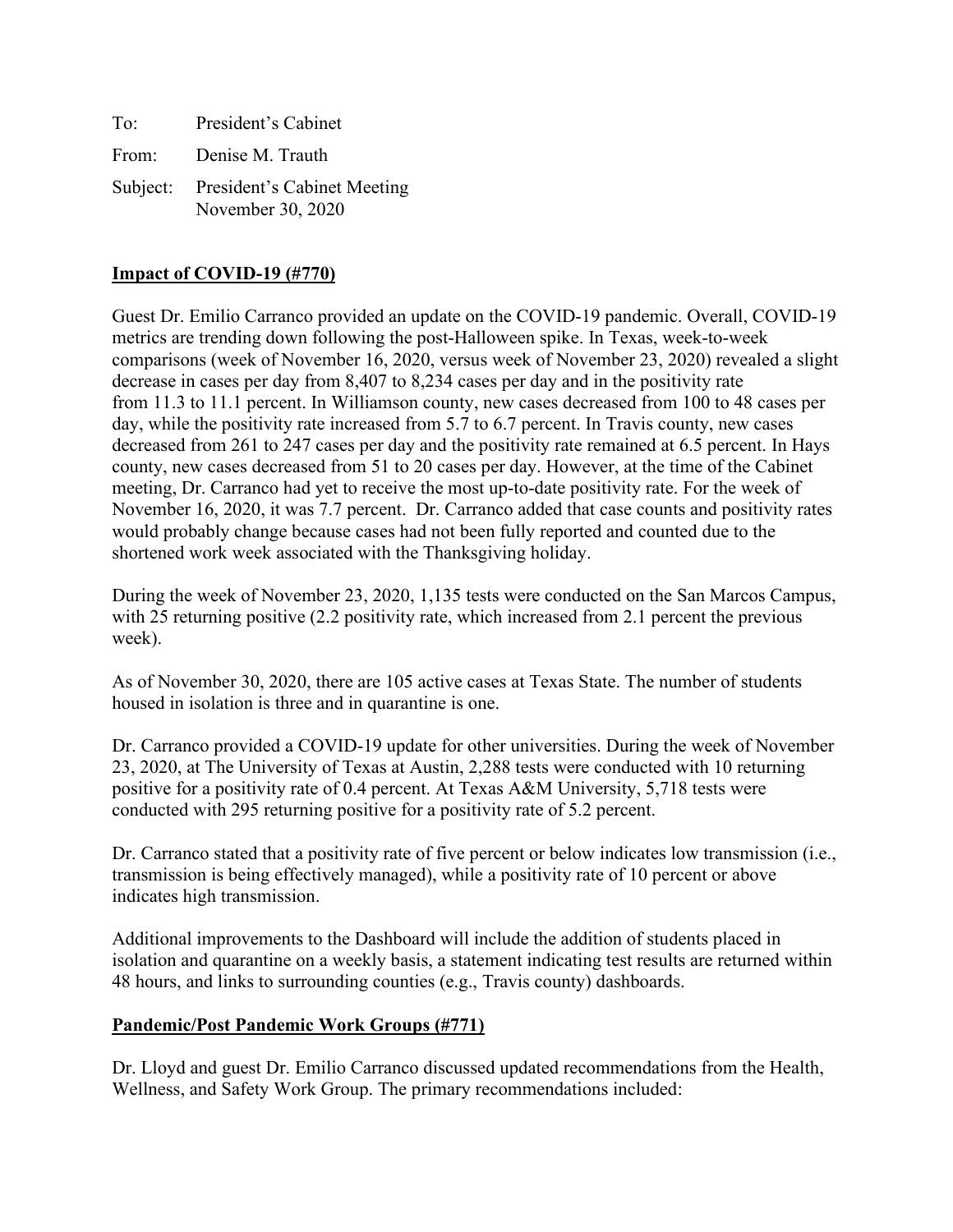- To add "get COVID-19 tested" and "report to Bobcat Trace" to Texas State's 10 Health and Safety Measures, thereby emphasizing their importance to the university's prevention plan,
- To develop a testing strategy for spring,
- To develop a communication plan focused on students' return to the campuses for the spring 2021 semester, and
- To focus on students' mental health, identify students who are in distress, struggling with isolation, and missing personal interactions associated with in-person instruction and services, and implement strategies to increase awareness.

Cabinet members approved the work group's recommendations.

Cabinet members agreed to reviewing and adjusting, as necessary, the current testing strategy to increase the number of students, faculty, and staff who are tested for COVID-19 during the first few weeks of the spring 2021 semester.

Curative Inc. is scheduled to return to the San Marcos and Round Rock Campuses on January 11, 2020. However, prioritization of testing beginning on January 4, 2020, may be a good strategy to increase the number of people who get tested prior to the start of the spring 2021 semester. Dr. Carranco will ask Curative Inc. to return on January 4, 2020. Priority testing of staff may begin the week of January 4, 2020, and of faculty may begin the week of January 11, 2020. Students will be expected to test prior to returning to the campuses and during the first week of their arrival.

Dr. Trauth asked Dr. Lloyd to convene a small work group, consisting of Mr. Algoe, Dr. Carranco, Dr. Cavitt, Ms. Sandy Pantlik, and Dr. Debbie Thorne, to finalize a testing strategy for faculty, staff, and students who are enrolled in face-to-face classes and/or use the university facilities for any reason. The testing strategy should include targeted testing, such as targeting those who live in residence halls. As an example, flyers could be placed on all residence hall doors strongly encouraging/expecting residences to get tested upon their return.

The work group also recommended to request that students self-quarantine prior to arriving to the campuses in spring 2021. Since that is an unreasonable request for students who work, Cabinet members suggested requesting that students significantly limit their social activities prior to returning. However, at this time, the length of time to restrict these activities cannot be determined, as the Centers for Disease Control and Prevention is in the process of changing quarantine requirements, likely reducing them from 14 to seven or 10 days.

The work group will prepare a brief, one-page summary of a testing strategy for spring 2021 and expectations of students returning in spring 2021. A statement with this information will be approved and distributed by email to all students, faculty, and staff by December 7, 2020. This information will also be used to inform emails that will be sent by Provost Bourgeois to faculty and by Dr. Cavitt to students. Dr. Cavitt will send out two messages -- one at the end of the fall 2020 semester and then another prior to students returning for the start of the spring 2021 semester.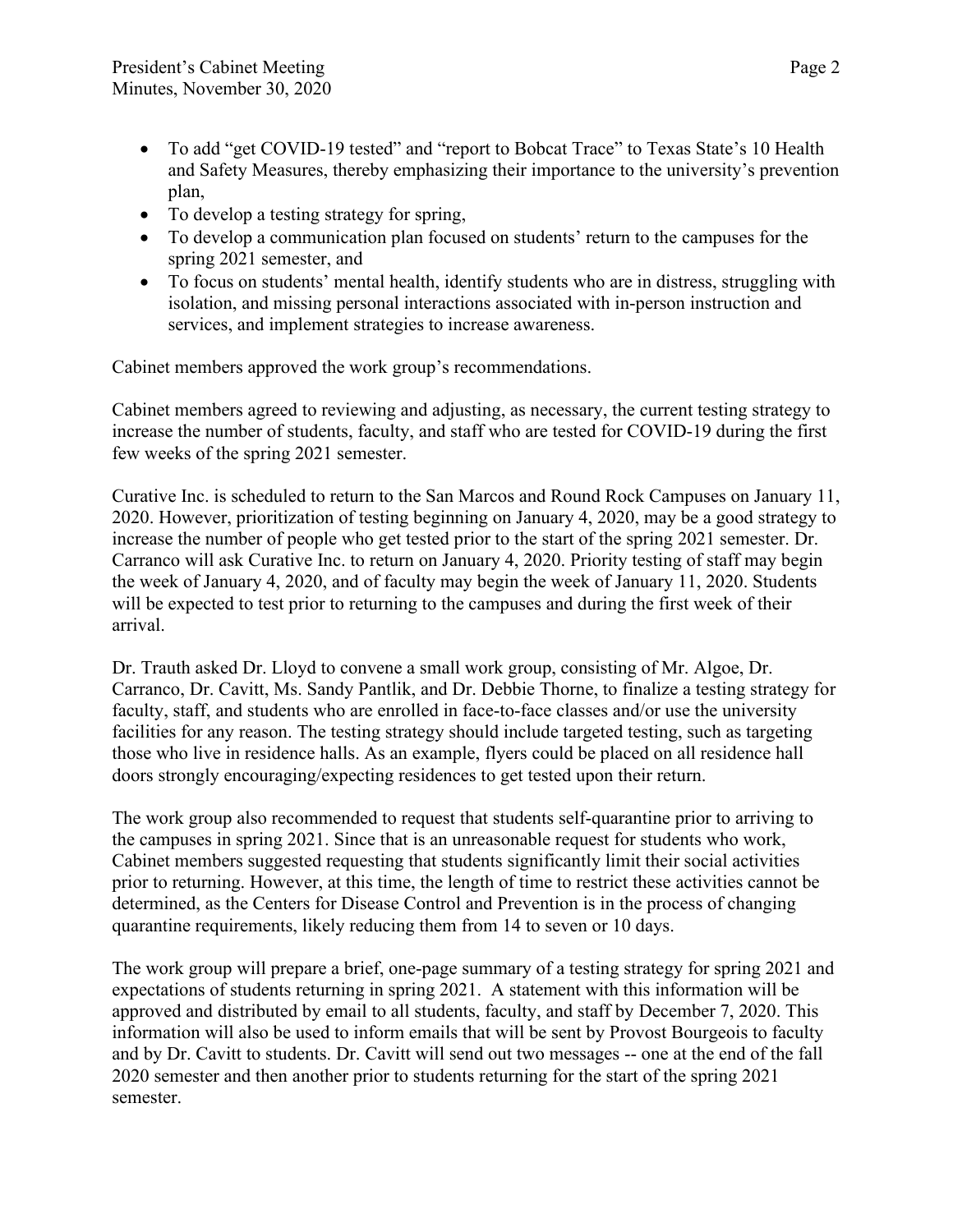Before the start of the spring 2021 semester, President Trauth will send out an email to faculty and staff, highlighting the successes, lessons learned, and additional initiatives. The email will address the safety of classrooms, as there has been no evidence of transmission in classrooms, and the importance of reporting to Bobcat Trace.

Dr. Carranco provided an update on COVID-19 vaccine approval and roll-out. The federal government is expected to finalize priority distribution of vaccines on December 1, 2020, then states will develop their own priority groups. The Food and Drug Administration is set to review vaccines from Pfizer and Maderno on December 10, 2020. The turnaround will likely be quick, and vaccines may be made available as early as the end of December 2020. The vaccines will be administered in phases -- first to health care providers, then to nursing home residences and vulnerable populations, and followed by other target groups, such as educators and college students.

The mass vaccination work group is working on a plan to store the vaccines. The Pfizer vaccine requires ultracold storage, the Maderno vaccine requires storage in a freezer, and the AstraZeneca vaccine and others require storage in a refrigerator. To qualify as a vaccine provider, special temperature gauges/monitors will need to be installed on the storage units. Once installed, registration will be completed. Once the registration is completed, the work group will identity a location for mass vaccination and finalize the process.

Dr. Carranco discussed that current guidance suggests that during phase II, vaccinations will be available to faculty, staff, and students. At this time, it is unknown if the vaccinations the university receives will be made available to spouses and dependents. The decision will be made at the State level.

Cabinet members engaged in a discussion about whether the Student Health Center should bill insurance companies for administration of the vaccine. The vaccine itself is provided free of charge by the federal government. There are major costs associated with the administration of 25,000 vaccinations, including personnel, facility, and equipment costs. It is standard practice for medical practices to charge for administration of immunizations. This charge is typically covered by health insurance plans. Both the federal and state government are allowing for this charge. However, the goal is to administer the vaccine with no out-of-pocket cost and not to turn anyone away for vaccination due to the vaccine administration charge. This item will be discussed at a future Cabinet meeting.

# **Employee Recognition Efforts**

Mr. Algoe discussed ways to recognize employees. Cabinet members approved giving all staff employees eight hours of compensatory time to be used at any time over the next 12 months in appreciation of the hard work during the pandemic. Cabinet members also approved giving a one time monetary award of \$250 to custodial staff. The vast majority of custodial staff make less than \$30,000. While other employees make less than \$30,000, those employees do not have to